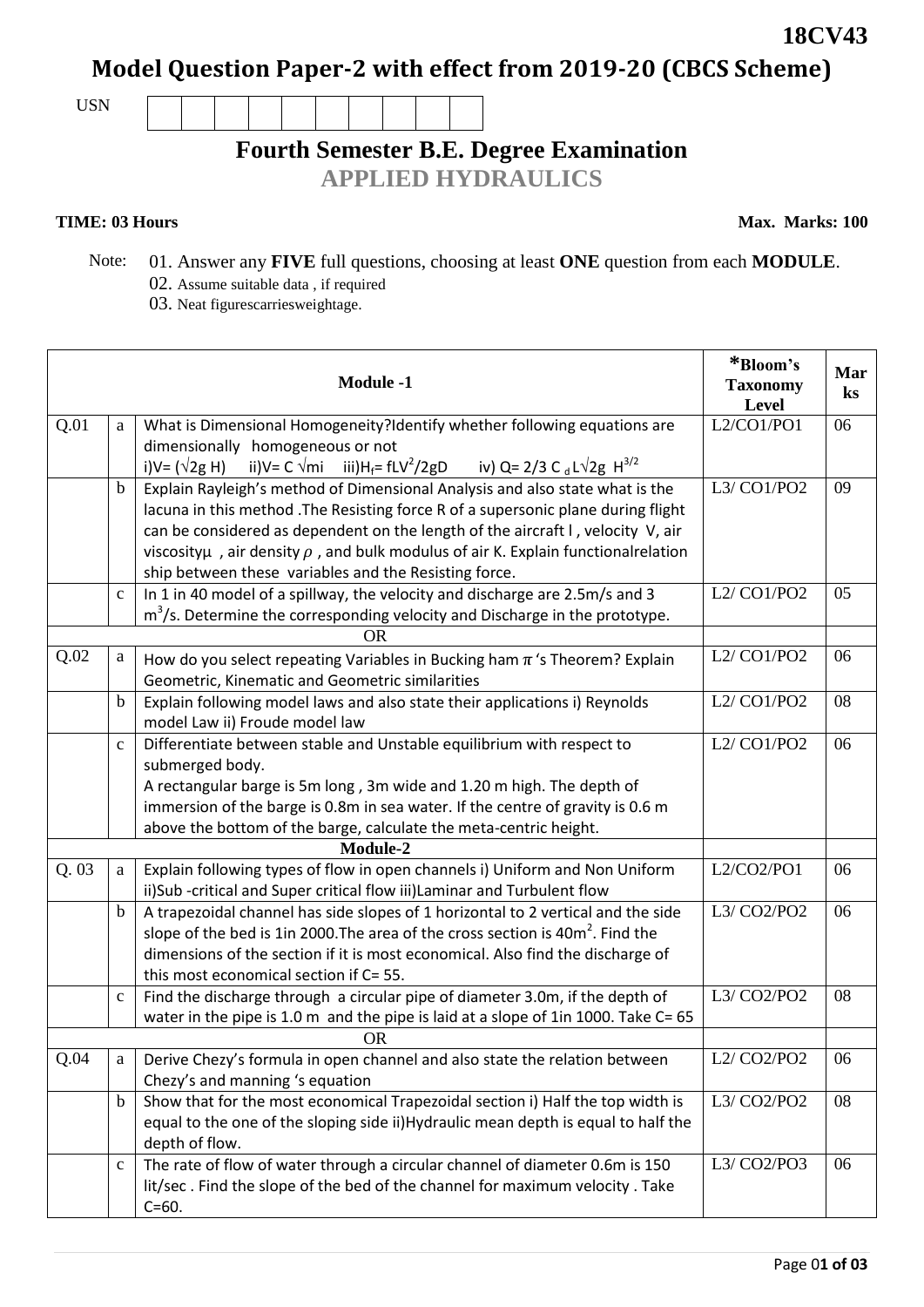## **18CV43**

| Module-3 |             |                                                                                                                                                                  |                                                   |                |
|----------|-------------|------------------------------------------------------------------------------------------------------------------------------------------------------------------|---------------------------------------------------|----------------|
| Q.05     | a           | What is Specific energy curve? Draw the specific energy curve, and hence<br>derive expressions for critical depth and critical velocity                          | L <sub>2</sub> / CO <sub>2</sub> /PO <sub>2</sub> | 09             |
|          | $\mathbf b$ | A sluice gate discharges water in to a horizontal rectangular channel with a<br>velocity of 10m/s and depth of flow of 1m. determine the depth of flow after     | L3/ CO2/PO2                                       | 06             |
|          |             | the jump and consequent loss in total head.                                                                                                                      |                                                   |                |
|          | $\mathbf c$ | Find the slope of the free water surface in a rectangular channel of width<br>20m, having depth of flow 5m. The discharge through the channel is 50              | L3/ CO2/PO3                                       | 05             |
|          |             | $m3/s$ . The bed of the bed channel is having aslope of 1in 4500. Take the value of                                                                              |                                                   |                |
|          |             | Chezy's constant C=60.                                                                                                                                           |                                                   |                |
|          |             | <b>OR</b>                                                                                                                                                        |                                                   |                |
| Q.06     | a           |                                                                                                                                                                  | L3/CO3/PO2                                        | 06             |
|          |             | The specific energy for a 5m wide rectangular channel is to be 4Nm/N. If the                                                                                     |                                                   |                |
|          |             | rate of flow of water through the channel is $20m3/sec$ , determine the alternate                                                                                |                                                   |                |
|          |             | depths of flow.                                                                                                                                                  |                                                   |                |
|          | $\mathbf b$ | Derive the expression for depth of Hydraulic jump in terms of Upstream Froude                                                                                    | L3/ CO3/PO1                                       | 08             |
|          |             | Number.                                                                                                                                                          |                                                   |                |
|          | $\mathbf c$ | Draw the different water profiles for the following i) Mild ii) Critical and iii)                                                                                | L3/ CO3/PO3                                       | 06             |
|          |             | Horizontal                                                                                                                                                       |                                                   |                |
|          |             | Module-4                                                                                                                                                         |                                                   |                |
| Q. 07    | a           | A jet of water of diameter 75mm moving with velocity of 30m/s, strikes a                                                                                         | L2/CO4/PO2                                        | 06             |
|          |             | curved fixed plate tangentially at one end at an angle of 30 to the horizontal.                                                                                  |                                                   |                |
|          |             | The jet leaves the plate at an angle of $20^{\circ}$ to the horizontal. Find the force                                                                           |                                                   |                |
|          | $\mathbf b$ | exerted by the jet on the plate in the horizontal and vertical direction.<br>Show that the efficiency of a free jet striking normally on a series of flat plates | L3/ CO4/PO2                                       | 06             |
|          |             | mounted on the periphery of a wheel can never exceed 50%.                                                                                                        |                                                   |                |
|          | $\mathbf c$ | Draw the layout of a Hydro-electric power plant . Explain i) Hydraulic efficiency                                                                                | L2/CO5/PO1                                        | 08             |
|          |             | ii) Overall Efficiency                                                                                                                                           |                                                   |                |
|          |             | <b>OR</b>                                                                                                                                                        |                                                   |                |
| Q.08     | a           | A jet of water of diameter 7.5cm strikes a curved plate at its center with a                                                                                     | L4/ CO4/PO3                                       | 08             |
|          |             | velocity of 20m/s. The curved plate is moving with a velocity of 8m/s in the                                                                                     |                                                   |                |
|          |             | direction of the jet. The jet is deflected through an angle of $165^{\circ}$ . assuming the                                                                      |                                                   |                |
|          |             | loss of energy due to impact is zero, calculate                                                                                                                  |                                                   |                |
|          |             | (1) Force exerted on the plate in the direction of jet, ii) Power of the jet, and (iii)                                                                          |                                                   |                |
|          |             | Efficiency of the Jet                                                                                                                                            |                                                   |                |
|          | $\mathbf b$ | How do you classify the turbines? With a sketch explain the parts of a Pelton                                                                                    | $L2$ /CO5/PO1                                     | 06             |
|          |             | turbine.                                                                                                                                                         |                                                   |                |
|          | $\mathbf c$ | A Pelton wheel is to be designed for the specifications shown below-Shaft                                                                                        | $L4$ /CO5/PO3                                     | 06             |
|          |             | power= 11,772 KW: Head =380 meters: Speed= 750 r.p.m; Overall efficiency =                                                                                       |                                                   |                |
|          |             | 86%; Jet diameter is not to exceed one-sixth of the wheel diameter. Determine                                                                                    |                                                   |                |
|          |             | (1) The wheel diameter 9 (ii) The number of jets required, and (iii) Diameter of                                                                                 |                                                   |                |
|          |             | the jet. Assume Co-efficient of velocity=0.985, Speed ratio = 0.45                                                                                               |                                                   |                |
|          |             |                                                                                                                                                                  |                                                   |                |
|          |             | Module-5                                                                                                                                                         |                                                   |                |
| Q.09     | a           | Explain with a neat sketch components of Kaplan turbine                                                                                                          | L2/CO5/PO1                                        | 06             |
|          | $\mathbf b$ | A water turbine has a velocity of 6m/s at the entrance to the draft tube anda                                                                                    | L3/CO5/PO2                                        | O <sub>6</sub> |
|          |             | velocity of 1.2m/s at the exit. For friction losses of 0.1 m an d a tail water 5m                                                                                |                                                   |                |
|          |             | below the entrance to the draft tube, find the pressure head at the entrance.                                                                                    |                                                   |                |
|          | $\mathbf c$ | A centrifugal pump is to discharge $0.118m3/s$ at a speed of 1450 rpm against a                                                                                  | L3/CO5/PO2                                        | 08             |
|          |             | head of 25m. The impeller diameter is 250mm, its width at outlet is 50mm and<br>manometric efficiency is 75%. Compute the vane angle at the outer periphery      |                                                   |                |
|          |             | of the impeller.                                                                                                                                                 |                                                   |                |
|          |             | <b>OR</b>                                                                                                                                                        |                                                   |                |